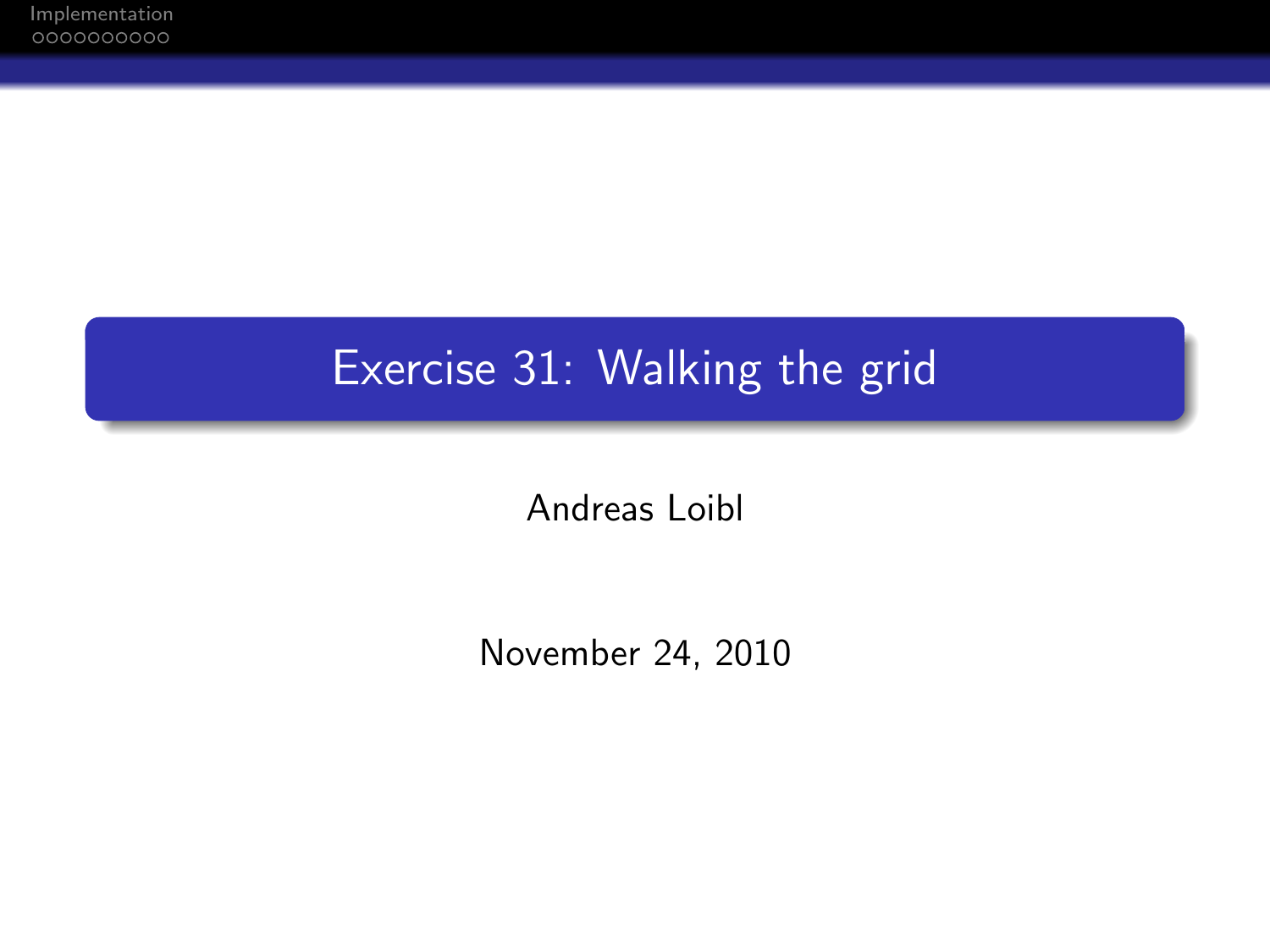[Implementation](#page-1-0)<br> $\bullet$ 000000000

Dynamic Programming

# <span id="page-1-0"></span>[Dynamic Programming](#page-1-0)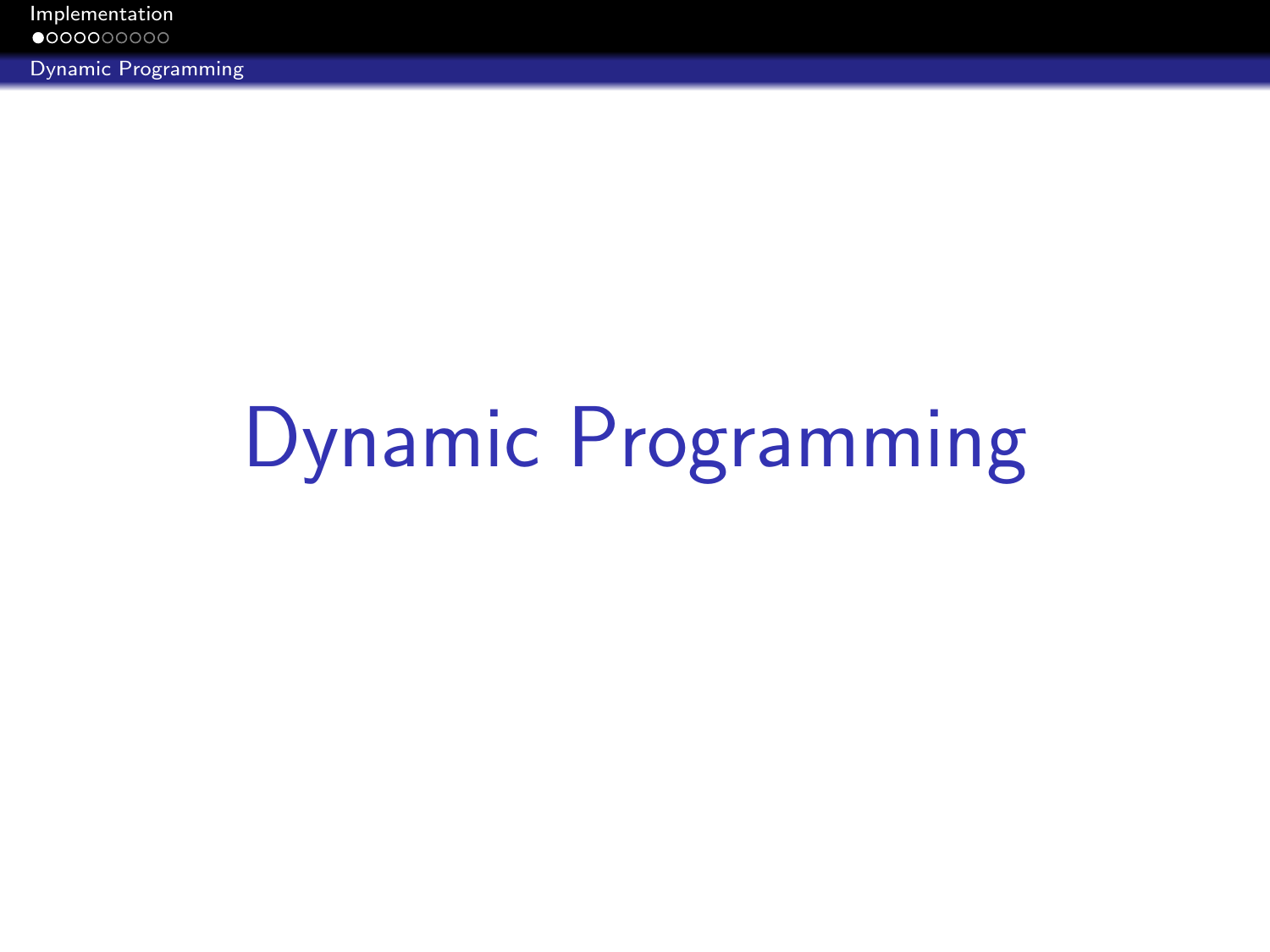Dynamic Programming

## in R code

```
number\_of\_grid\_routers\_dynamic \leq -function(n){
m \leftarrow matrix (0, n+1, n+1)
m[n+1] < -1m[, n+1] \leq -1for (x \in n : 1)for(y \in n : 1)m[x, y] \leq m[x+1, y] + m[x, y+1]return (m[1,1])}
```
#### Expected runtime

Note the **two nested for loops** (with **n** iterations each)  $\Rightarrow$  the runtime will be  $O(n^2)$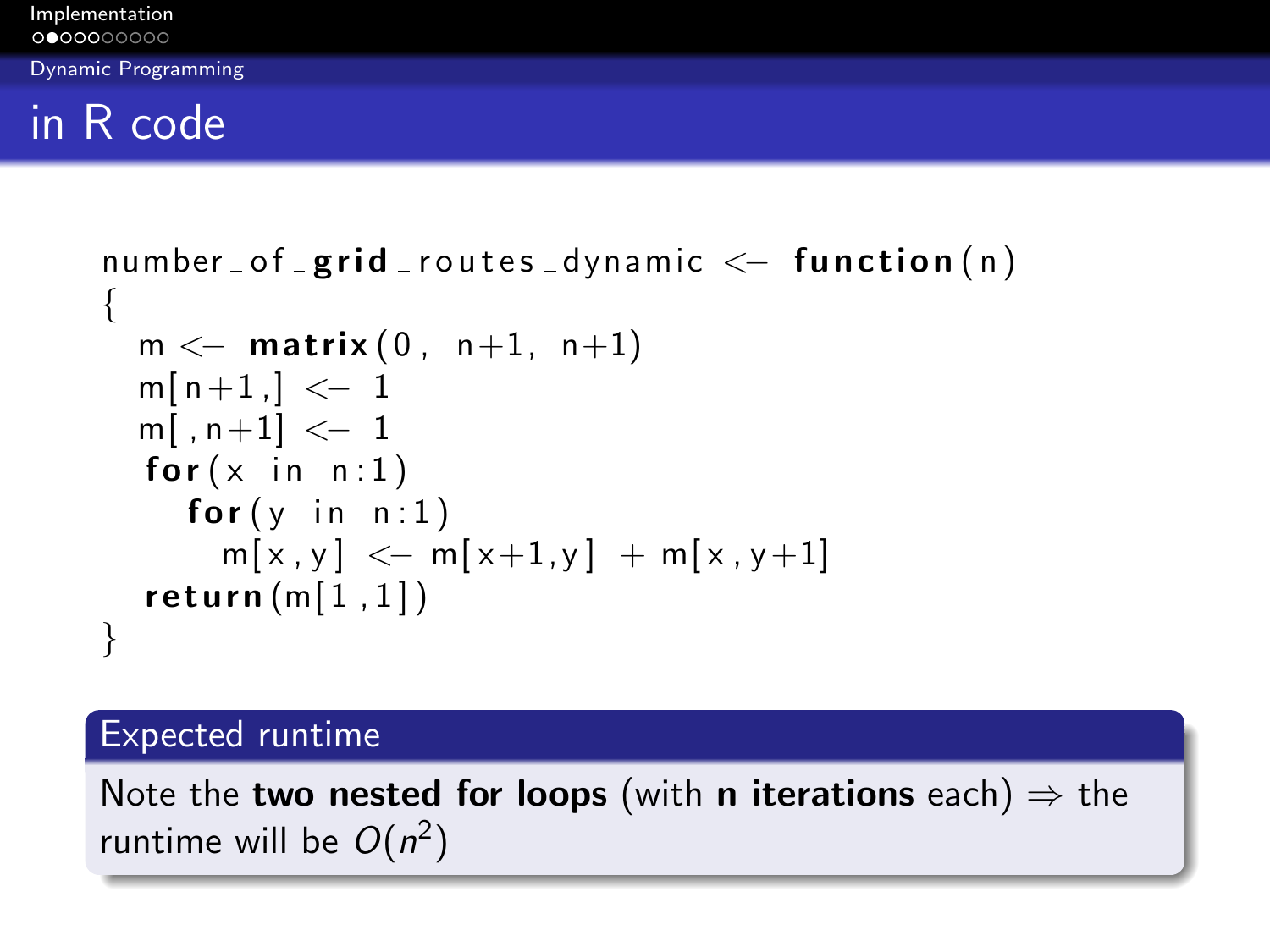

**runtimes of dynamic function**

grid size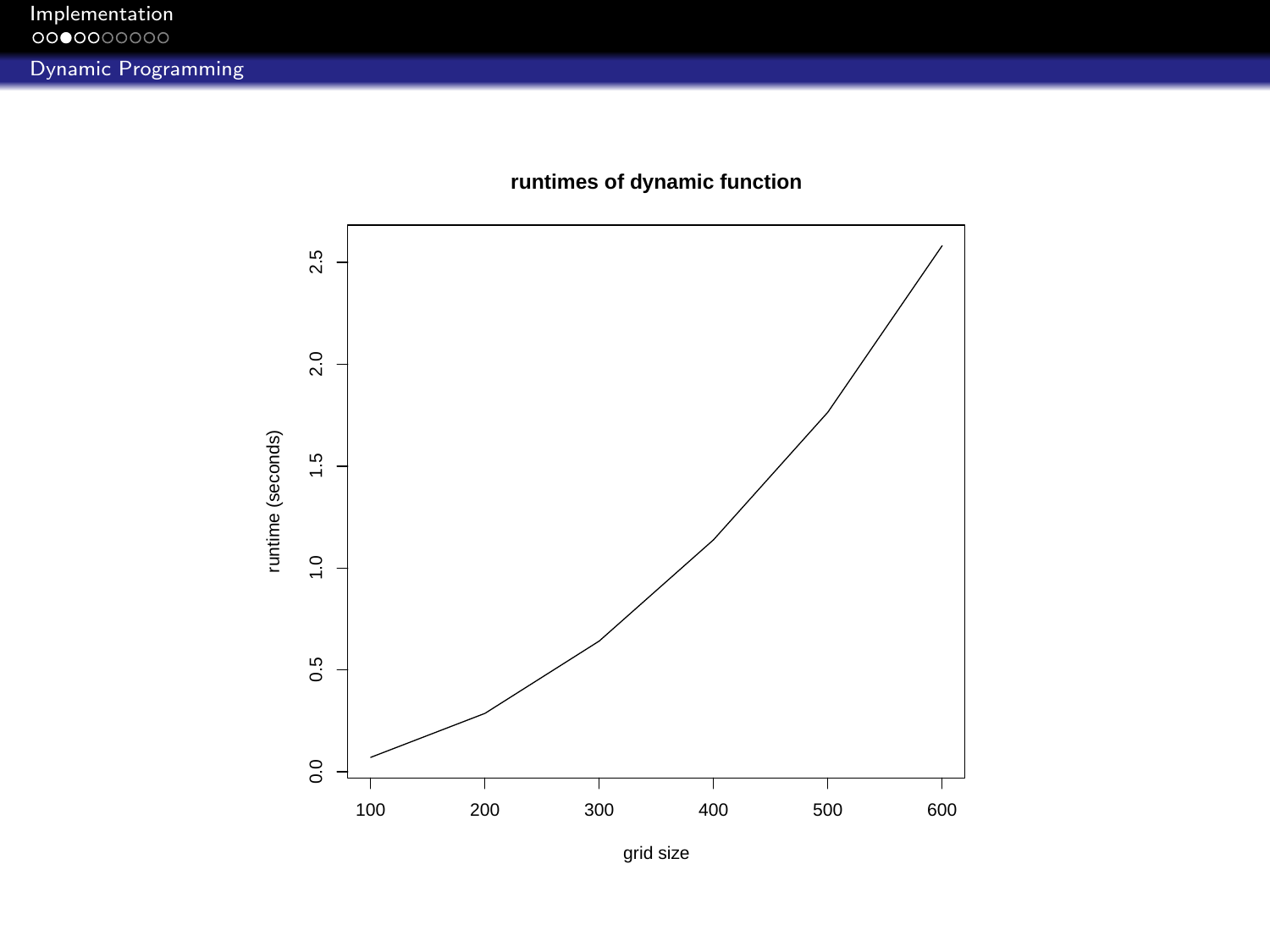

**runtimes of dynamic function (sqrt)**

grid size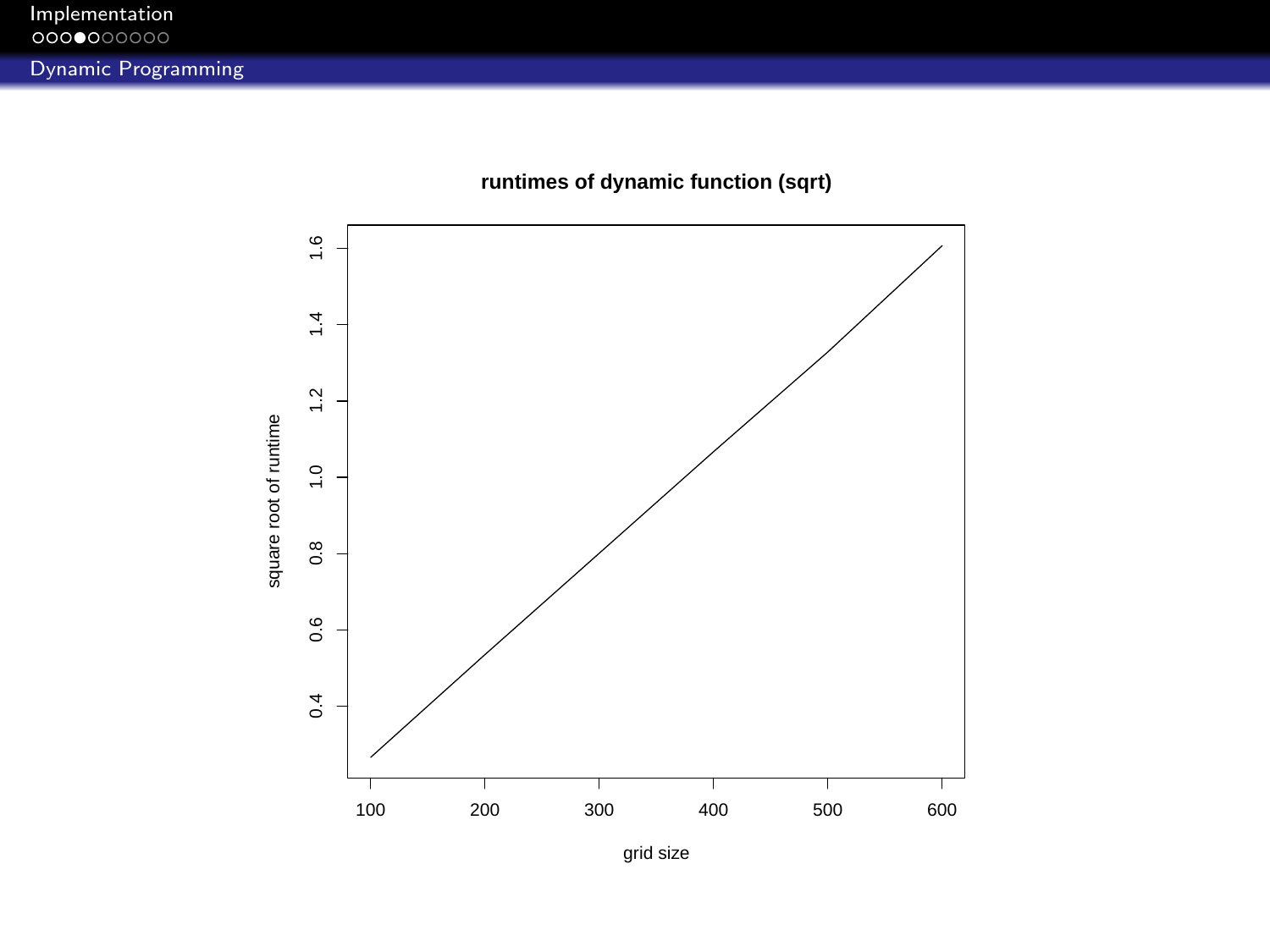| grid size                            | 100     | 200     | 300     | 400     | 500     | 600     |
|--------------------------------------|---------|---------|---------|---------|---------|---------|
| runtime                              | 0.071   | 0.287   | 0.642   | 1.139   | 1.765   | 2.582   |
| $\sqrt{\text{runtime}}$              | 0.266   | 0.536   | 0.801   | 1.067   | 1.329   | 1.607   |
| $\sqrt{\text{runtime}}$<br>grid size | 0.00266 | 0.00268 | 0.00267 | 0.00267 | 0.00266 | 0.00268 |

mean of  $\frac{1}{\sqrt{\text{runtime}}}}$ : 0.00267 estimated runtime:  $(0.00267 \cdot n)^2$ 

How long would it take to find the number of routes through an  $80 \times 80$  grid?

 $(0.00267 \cdot 80)^2 = 0.0456$  (seconds)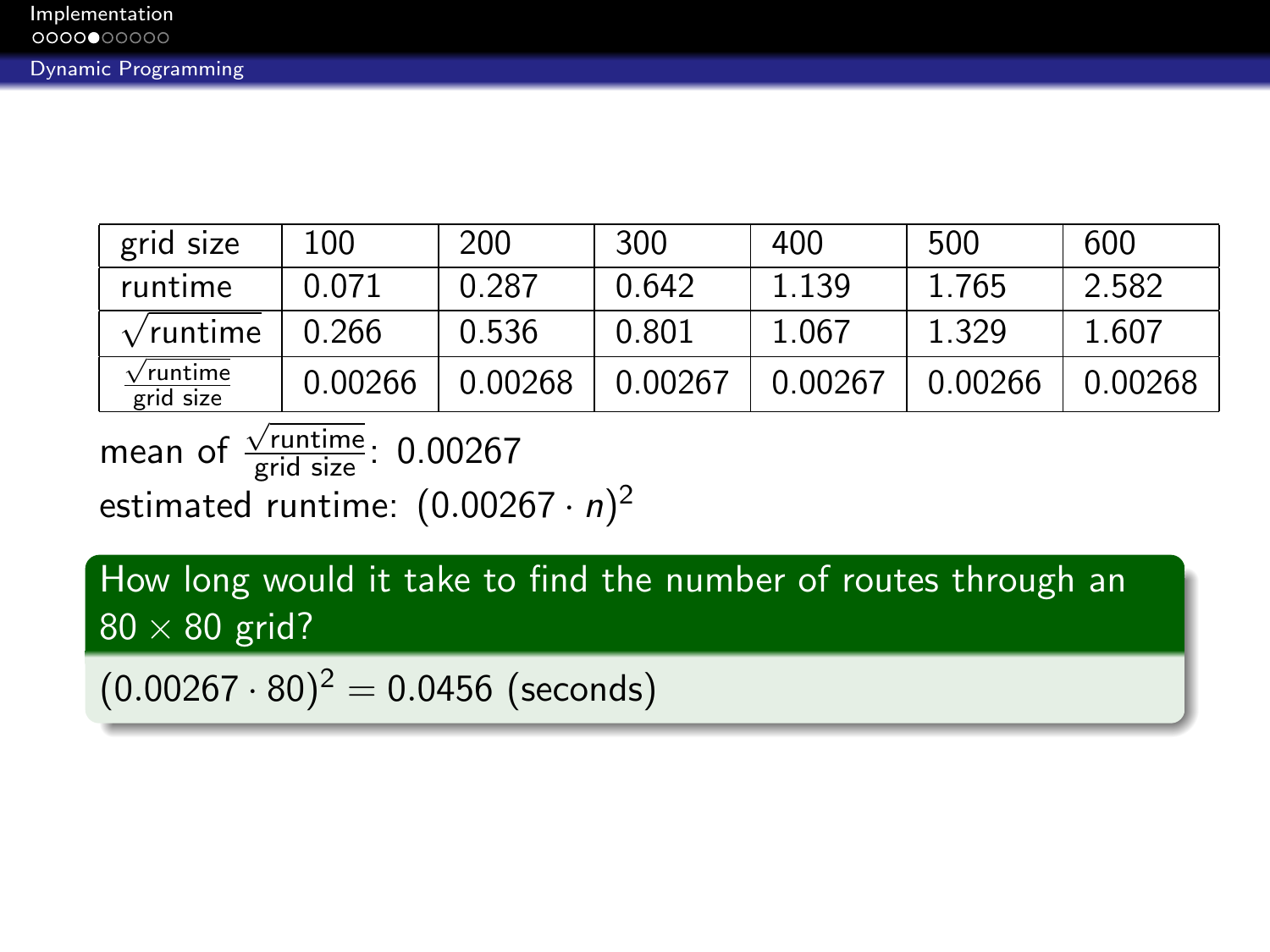| Implementation<br>0000000000 |  |  |  |
|------------------------------|--|--|--|
| Recursion                    |  |  |  |

## <span id="page-6-0"></span>[Recursion](#page-6-0)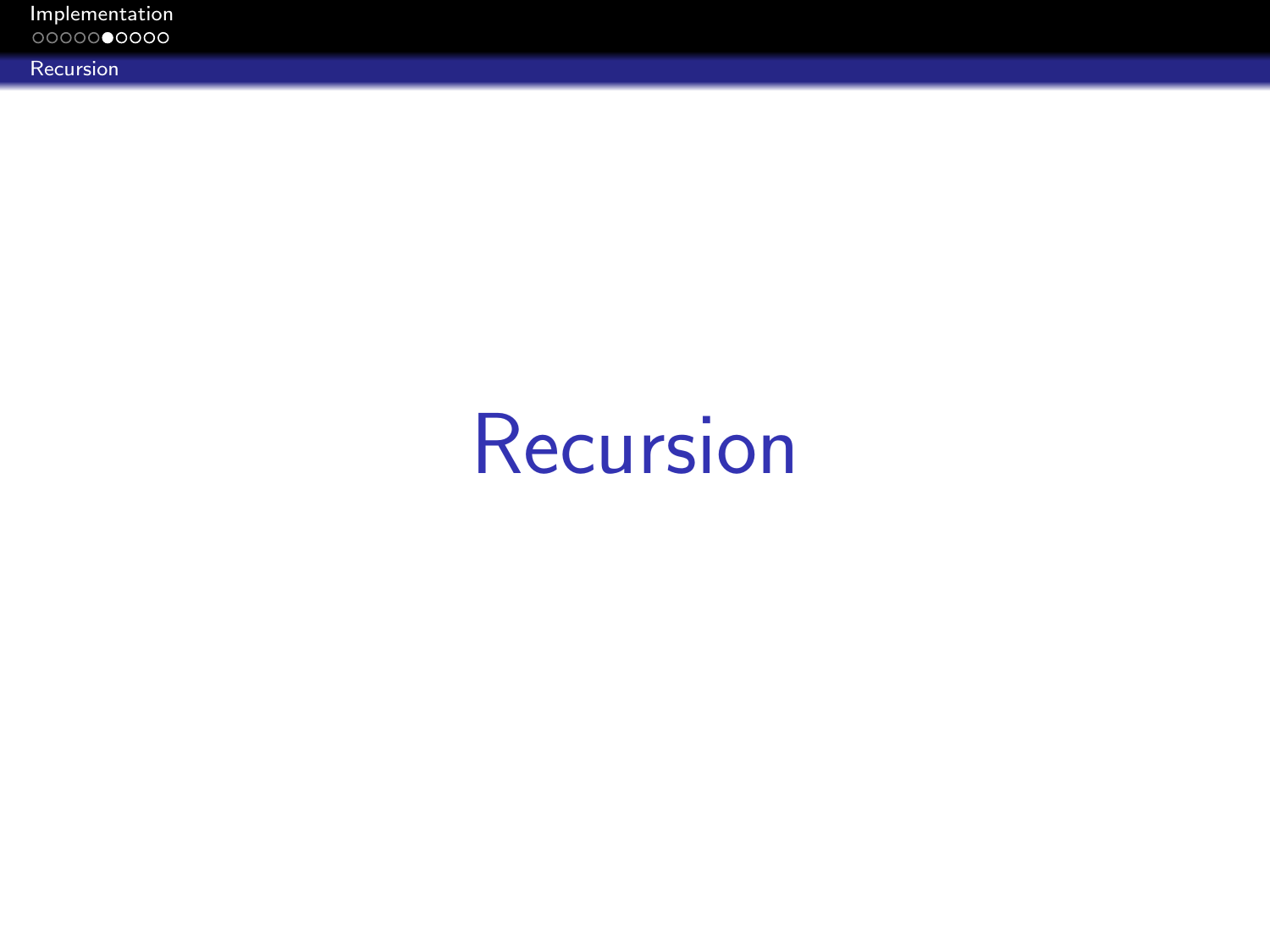Recursion

### in R code

```
number of _g rid routes recursive \leq function (x, y=x){
 if (!x*y) return (1)return (number of grid routes recursive (x-1, y) +
    number_of_grid_routes_recursive(x,y-1))}
```
### Expected runtime

Note that due to the **recursion** the count of function calls rises exponentially  $\Rightarrow$  the runtime will be  $O(2^n)$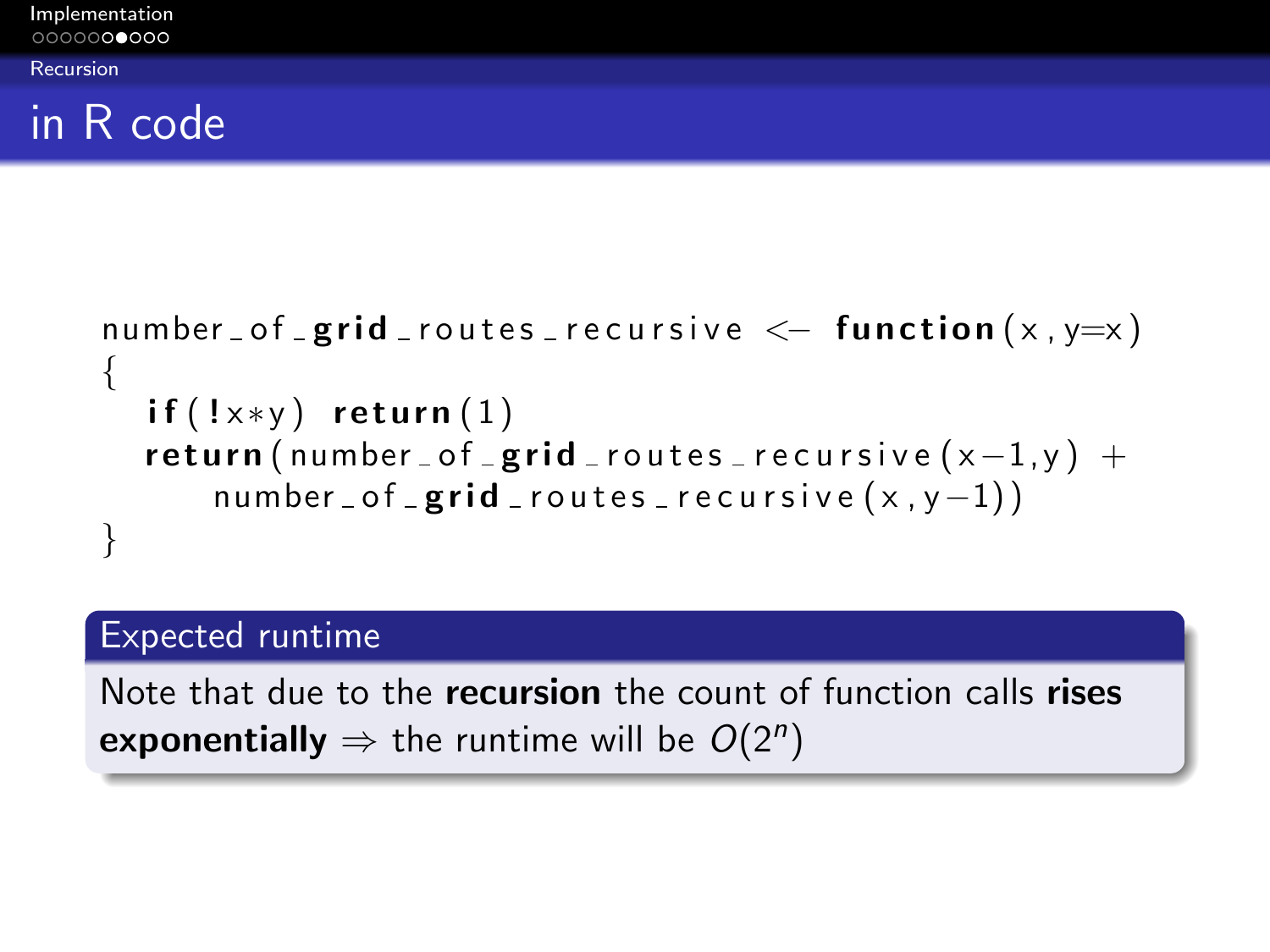| Implementation<br>0000000000 |  |  |
|------------------------------|--|--|
| Recursion                    |  |  |





grid size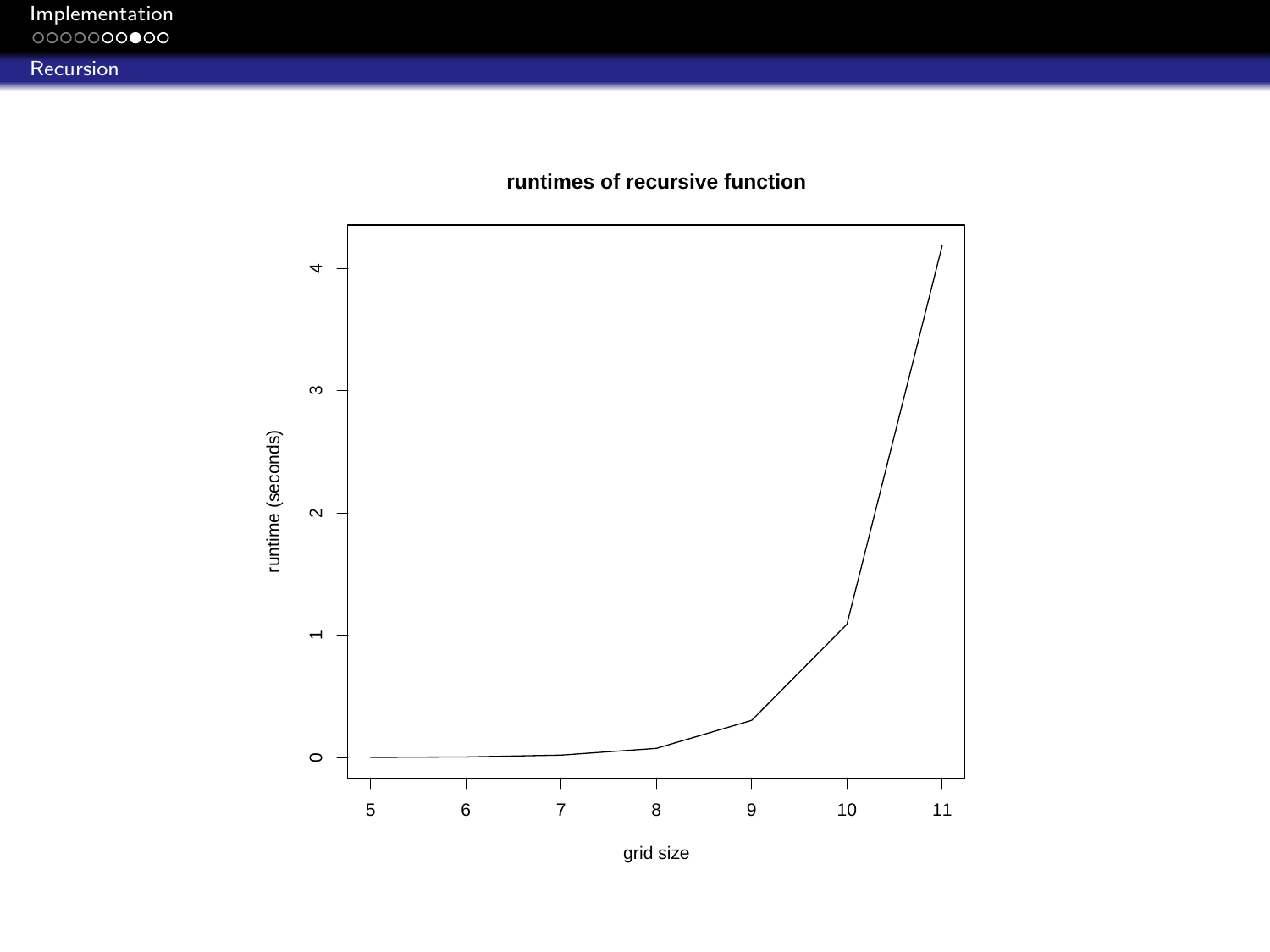| Implementation<br>0000000000 |  |  |  |
|------------------------------|--|--|--|
| <b>Recursion</b>             |  |  |  |



**runtimes of recursive function (log)**

grid size